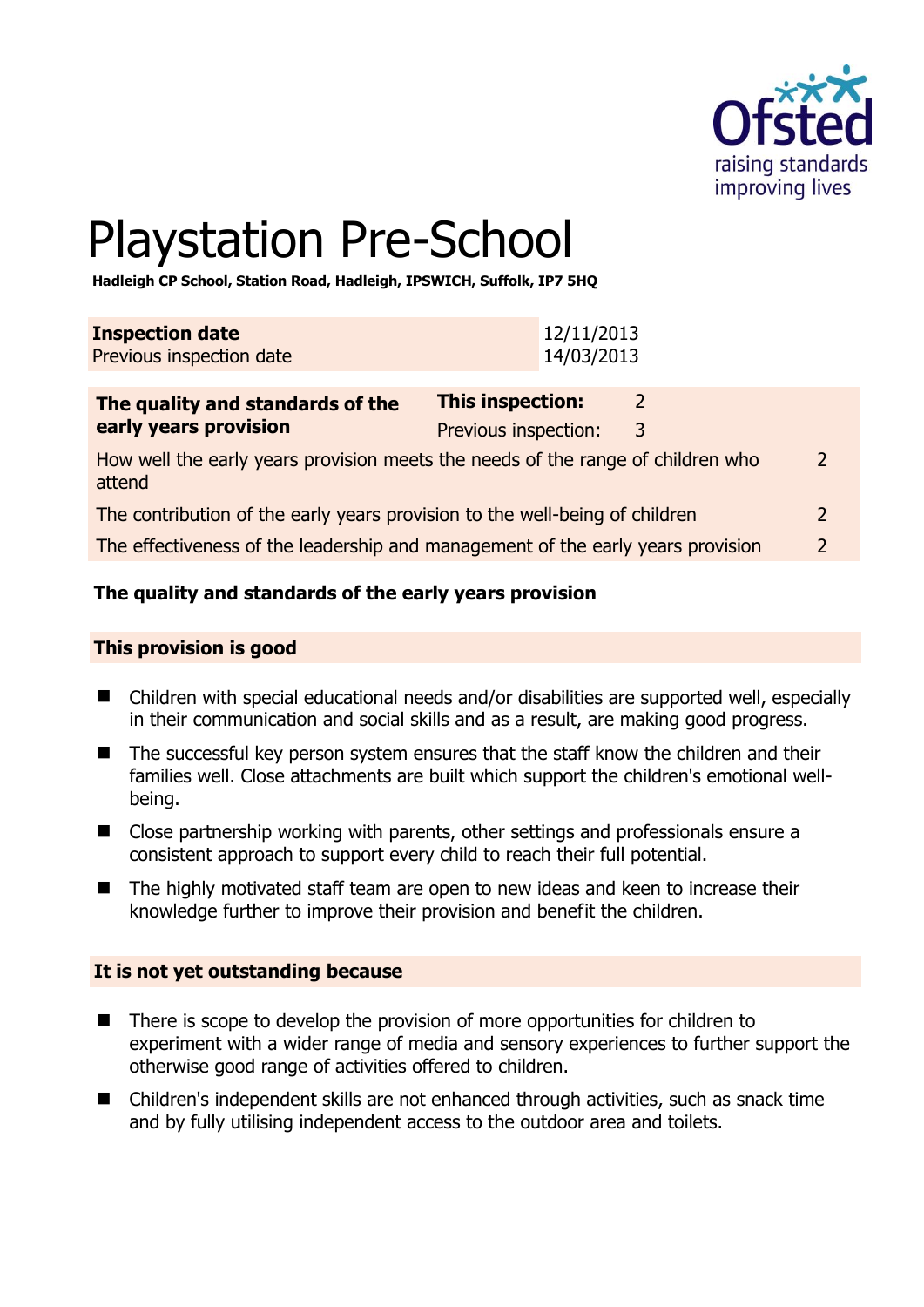# **Information about this inspection**

Inspections of registered early years provision are:

- $\blacksquare$  scheduled at least once in every inspection cycle the current cycle ends on 31 July 2016
- scheduled more frequently where Ofsted identifies a need to do so, for example where provision was previously judged inadequate
- **•** brought forward in the inspection cycle where Ofsted has received information that suggests the provision may not be meeting the legal requirements of the Early Years Foundation Stage or where assessment of the provision identifies a need for early inspection
- **•** prioritised where we have received information that the provision is not meeting the requirements of the Early Years Foundation Stage and which suggests children may not be safe
- scheduled at the completion of an investigation into failure to comply with the requirements of the Early Years Foundation Stage.

# **Inspection activities**

- $\blacksquare$ The inspector observed activities in the playroom and the outdoor learning environment.
- $\blacksquare$ The inspector held meetings with the manager of the provision, spoke to staff and interacted with the children.

■ evidence of suitability of staff working within the pre-school, the provider's self-The inspector looked at children's assessment records, planning documentation,

- evaluation and a range of other documentation.
- $\blacksquare$ The inspector also took account of the views of parents and carers spoken to on the day of inspection.
- $\blacksquare$  The inspector conducted a joint observation with the manager.

# **Inspector**

Moira Oliver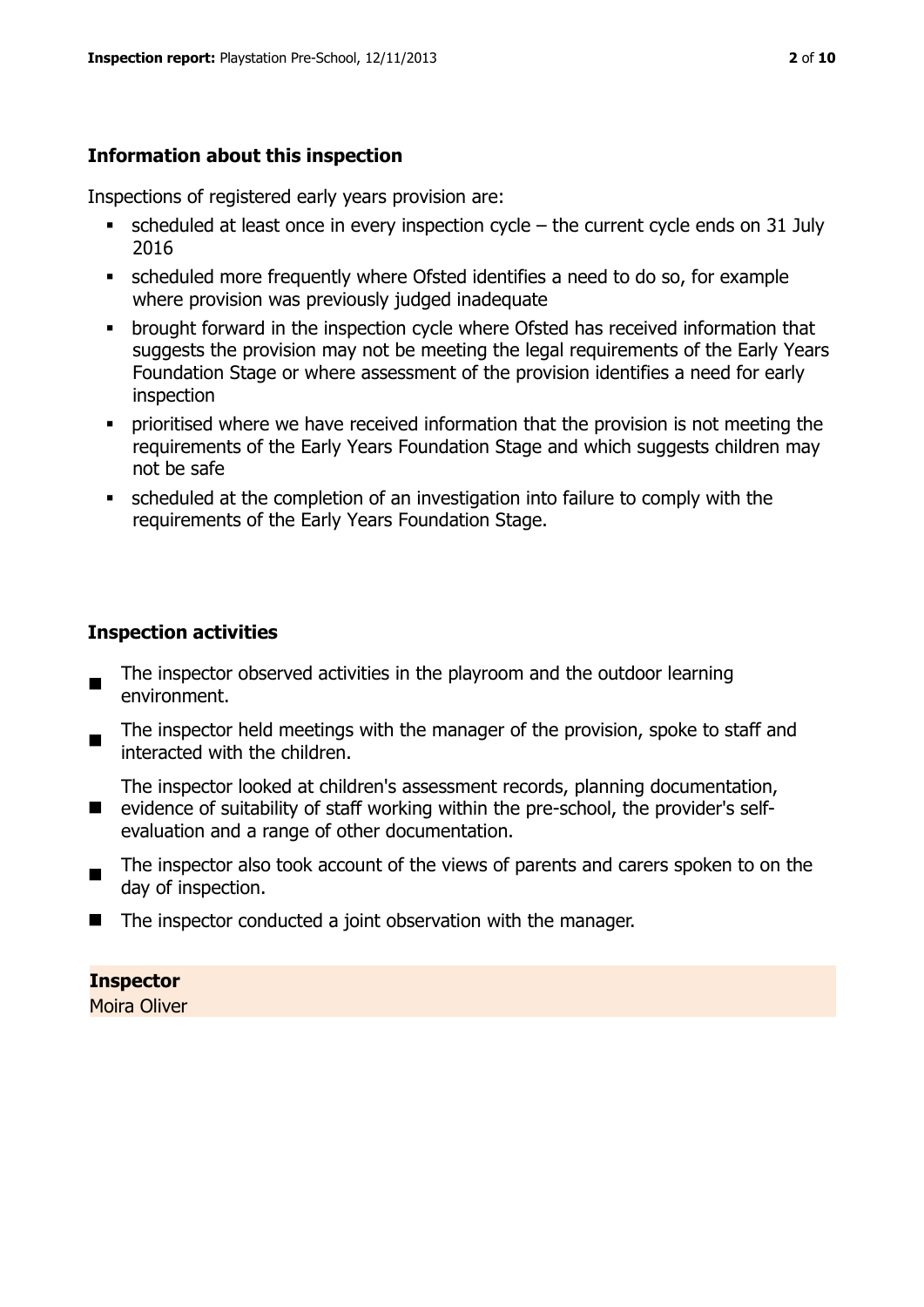# **Full report**

#### **Information about the setting**

Playstation Pre-School was registered in 2001 on the Early Years Register and is run by a voluntary parent committee. It operates from a refurbished building situated on the site of Hadleigh County Primary School. The pre-school serves the local area. There is an enclosed area available for outdoor play.

The pre-school opens Monday to Friday during term time only. Sessions are from 8.45am until 11.45am and 12.30pm until 3.30pm. A lunch club operates from 11.45am until 12.30pm. Children attend for a variety of sessions. There are currently 55 children on roll, all of whom are in the early years age group. The pre-school provides funded early education for two-, three- and four-year-old children. It supports children with special educational needs and/or disabilities.

The pre-school employs seven members of childcare staff, three of whom hold appropriate early years qualifications at level 3 and three at level 2. One member of staff has Early Years Professional Status.

#### **What the setting needs to do to improve further**

#### **To further improve the quality of the early years provision the provider should:**

- support children's growing independence skills further by offering more opportunities for them to prepare their own snacks and independently access the outdoor area and toilets
- **P** provide more opportunities for children to explore and experiment with a range of materials, resources and sensory experiences on a regular basis.

#### **Inspection judgements**

#### **How well the early years provision meets the needs of the range of children who attend**

Staff understand how to promote children's learning and development and as a result, children are making good progress. They are keen to take part in the activities as they learn the skills needed to enable them to move on to their next stage in learning and their eventual move into school. They independently select the activities from items set out and access additional resources from low-level storage units and trays.

Staff work closely with all the parents, including those with children who have special educational needs and/or disabilities. Individual educational plans are shared and reviewed regularly and staff prioritise supporting communication and social skills in all children.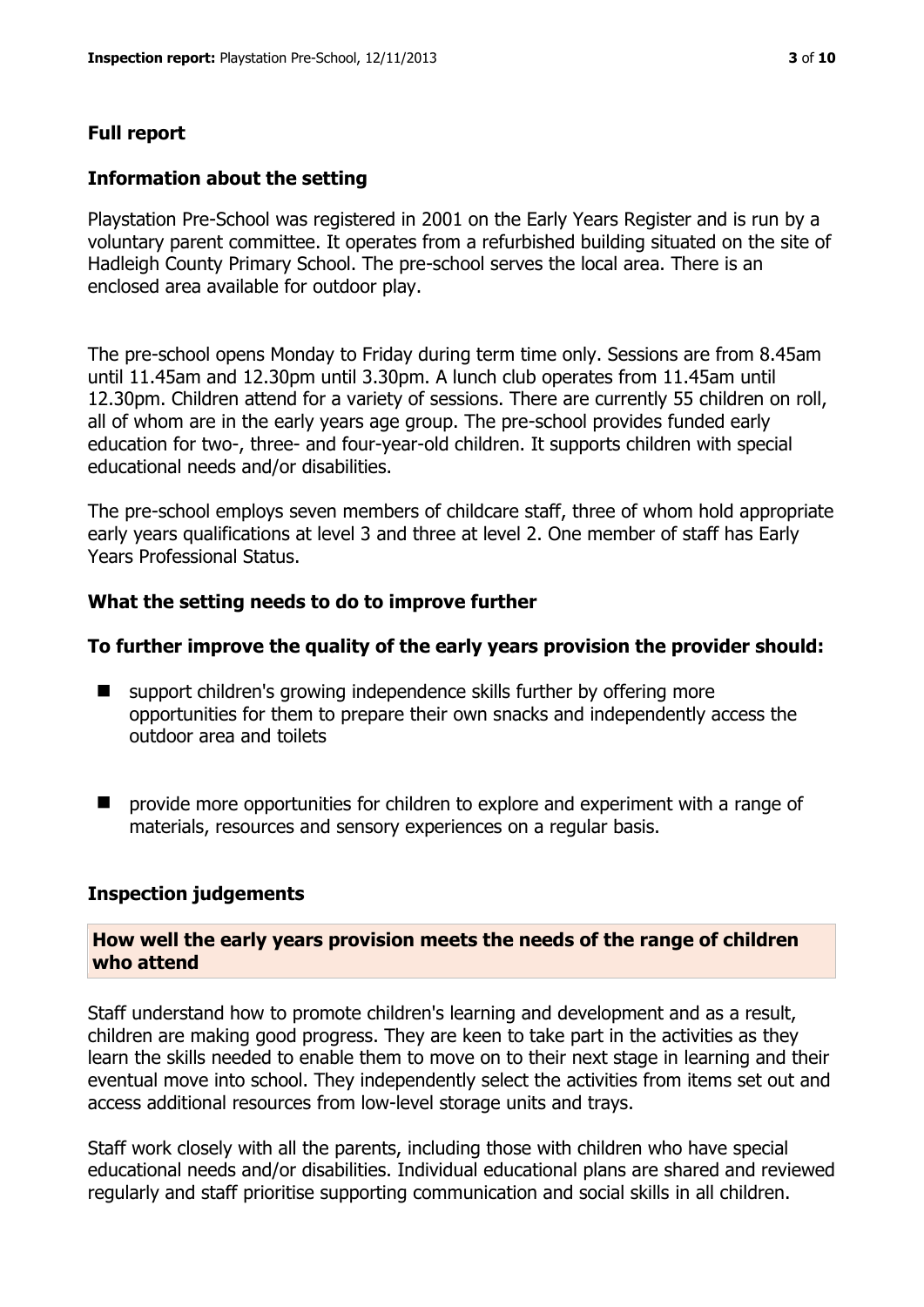Pictures, signs and gestures are used to accompany spoken language to support children to communicate and to understand the routine. Staff work very closely with other professionals involved with the children. As a result, children receive a consistent approach to their learning and development.

Parents are involved in their child's learning within the pre-school and provide valuable information about their child's achievements and interests when they first start. They also provide photographs of their family and these are used to support the children to settle and develop a sense of belonging. For example, children happily access and share their photographs with their key person and the other children. Staff and parents use communication books to record comments about activities they take part in, both at home and at pre-school. They use these books to report on the children's latest interests as well as their achievements. Staff keep detailed developmental records on each of their key children. They assess and evaluate the observations they make on children's play and learning. The assessments are used successfully to track children's progress and to plan effectively for the next steps in their learning and development.

The quality of teaching is good and staff support children well in their chosen activities. They ask the children questions to encourage them to think, predict and to be inquisitive. They respond quickly to children's interests as they talk about ice in a story book and decide to make their own by putting a tray of water in the freezer. Children of all ages and abilities are developing a love for books and staff read stories and share books frequently with small groups of children. Children look at books themselves and some of the more able children retell favourite stories as they hold books up for their friends to see. Children sort items into colours or different sizes as they thread beads onto strings and follow patterns from cards. They use numbers as they count the pieces of banana at snack time or the items on the page of a counting book. They are beginning to recognise their own names as they select their name card from their peg or the board, to come to the snack table. Children use their imagination in role play as they pretend to cook meals for their friends and the staff. They enjoy expressing themselves through music and beat tambourines, shake bells and maracas as they sing along to rhymes and songs. Children have some opportunities to be creative and to access a range of collage items. Paints are available and they have opportunities to explore a range of media, such as pasta, rice, shaving foam, cornflour, soap flakes, sand and water. However, recently these items have been limited because the painting table has broken and staff report that some very young children do not know how to use the sand safely and so they throw it. Therefore, children have less opportunities to explore a full range of media and sensory experiences and to notice the changes in properties as they mix them together or they become wet.

#### **The contribution of the early years provision to the well-being of children**

The successful key person system supports children's emotional well-being and the majority of the children settle well. Staff give a lot of time and attention to those that find it more difficult to leave their parents to enable them to make smoother transitions from home into the pre-school. Each key person gets to know their children and their families very well and quickly build trusting relationships. Staff support children to make the transitions into school as seamless as possible. They invite the teachers to meet the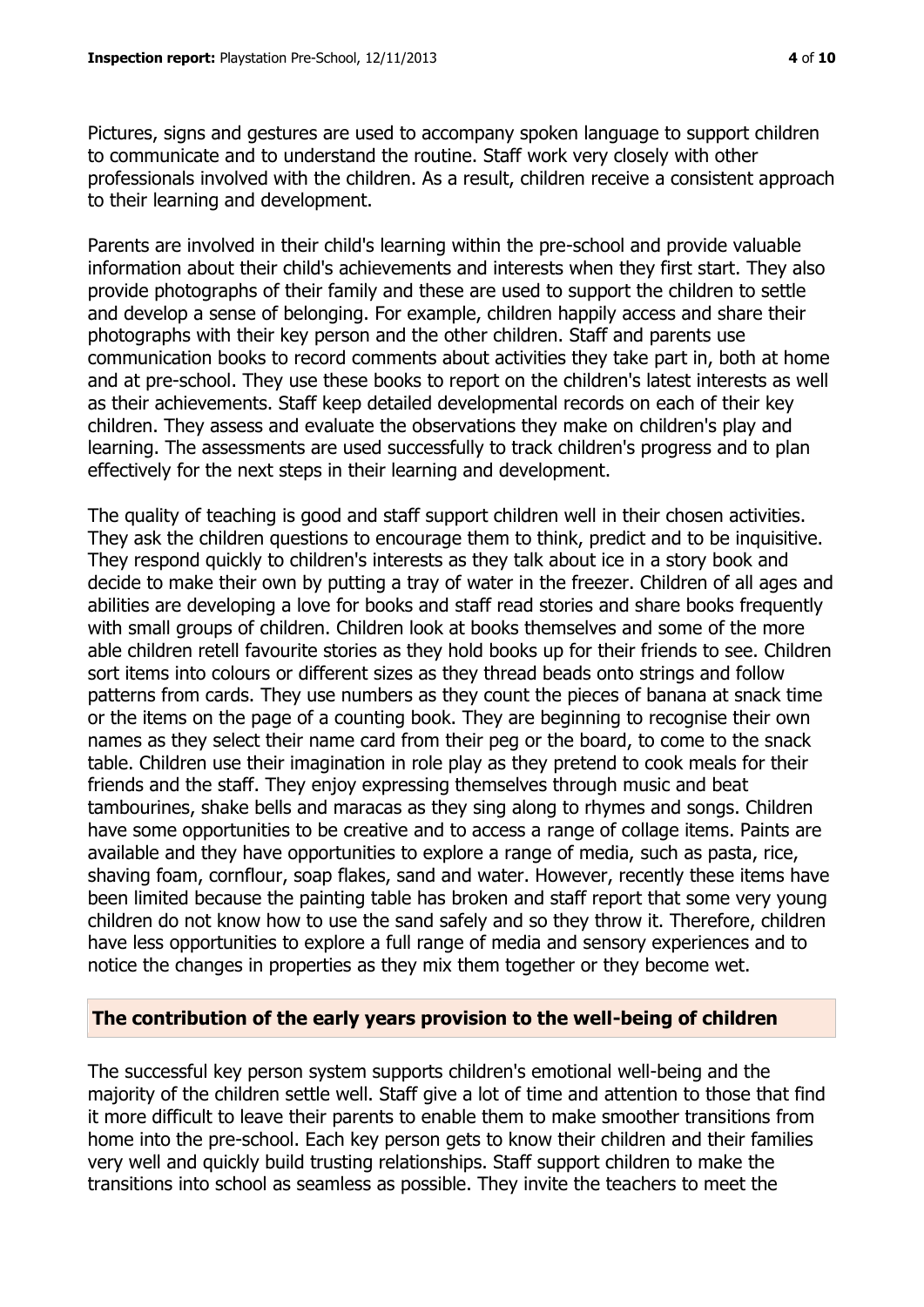children at the pre-school so they can get to know each other in familiar surroundings before they start. Children's developmental records are shared to help teachers to plan appropriate activities for them to support their interests and abilities right from the start.

Children are provided with healthy snacks and independently access drinking water throughout the session to ensure they are not thirsty. They learn about personal hygiene through everyday routines, such as toileting and hand-washing. Staff are very aware of children's allergies and food intolerances and ensure that parents preferences are respected and children's individual dietary needs are met. They have daily opportunities to play in the fresh air and develop their physical skills. For example, children enjoy climbing, balancing, running, jumping, peddling, throwing and catching.

Children are becoming independent and move freely around the indoor environment accessing activities. They have opportunities to pour their own drinks at snack time and manage hand washing independently. However, there is scope to develop their skills further. For example, children do not prepare their own fruit at snack time or access the toilets independently. In addition, during wet or damp weather, they are not able to choose to access the outdoor area freely. The decking is slippery when wet and staff do not allow them to play on it. Staff are aware of the benefits of the outdoor learning environment so they take the children as a whole group to the back playground for 30 minutes each session. They are raising funds to make the decking safe for children to independently access all year round. However, they have not considered alternative, cheaper solutions to enable children to get the benefit sooner.

#### **The effectiveness of the leadership and management of the early years provision**

The manager and staff are dedicated, motivated and have a good understanding of the safeguarding and welfare requirements of the Statutory framework for the Early Years Foundation Stage. Children are protected from abuse and neglect because the staff are secure in their knowledge and understanding of safeguarding procedures. Clear policies support their practice and they have attended recent safeguarding training. Staff recruitment procedures are thorough and checks are carried out to ensure all staff are suitable to work with young children. Robust induction procedures ensure that all staff and students fully understand their roles and responsibilities. The provider understands about informing Ofsted of any significant events which may affect the suitability of any person who cares for, or is in regular contact with children. The premises are safe and secure and unauthorised persons cannot gain access. Risk assessments are conducted and daily checks ensure that any hazards are minimised. The staff are deployed effectively and children are supervised at all times.

The manager and staff work as a close and supportive team and are keen to develop their skills further. They are open to new ideas and welcome new training opportunities. They have a good understanding of how children learn and as a result, support them to make good progress in their learning and development. The manager effectively monitors the provision and involves all the staff, parents and children in the self-evaluation process. Actions and recommendations from their previous inspection have been addressed and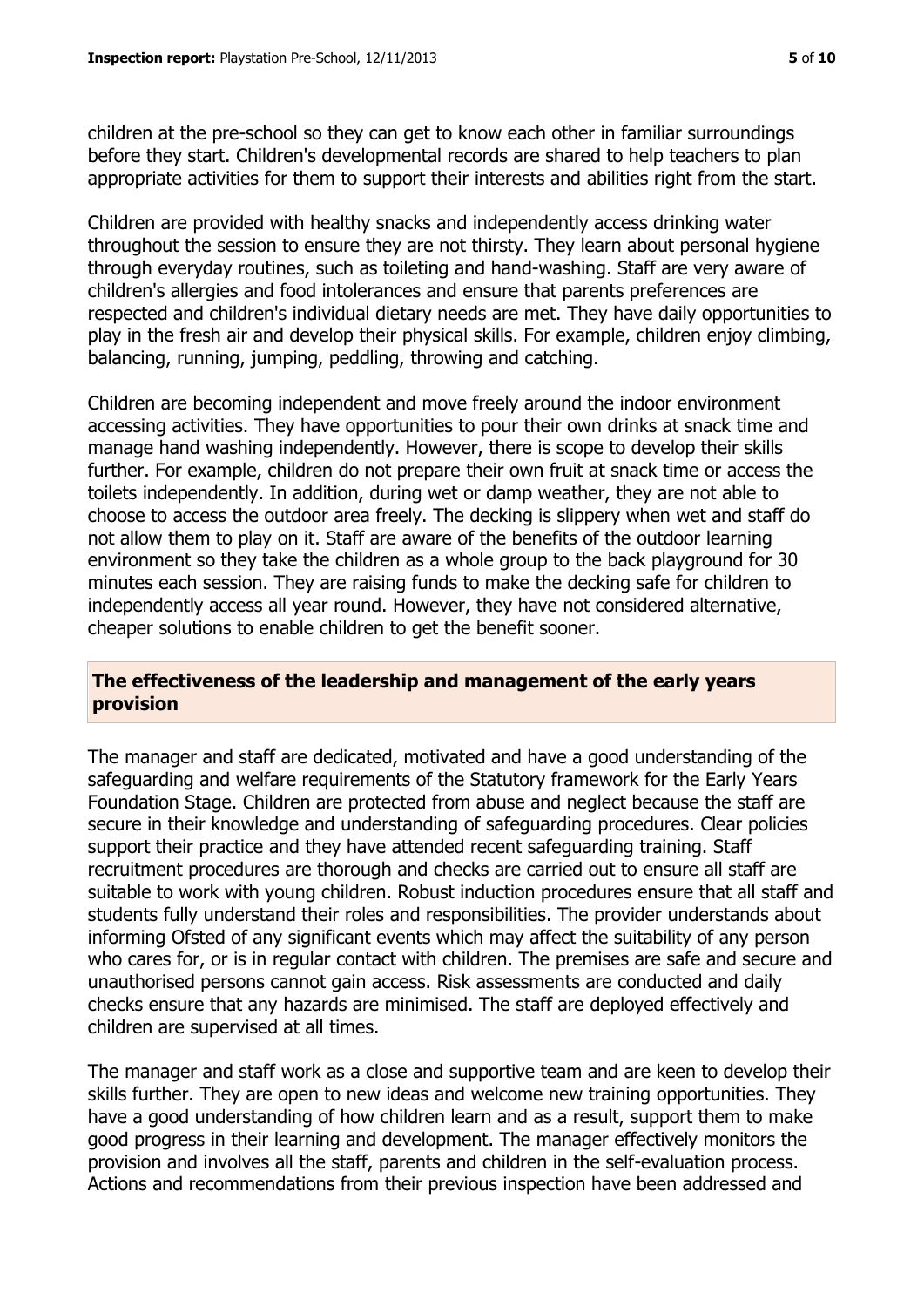there is a clear action plan to ensure continuous improvement. The staff are supported in their personal and professional development through regular supervision sessions, which highlight their strengths and any areas that need developing.

The pre-school works successfully in partnership with parents. They speak highly of the staff and find them friendly, approachable and are pleased with the progress their children are making. Close links are built with the local schools and other early years settings, such as the children's centre, nurseries and childminders. Developmental records are shared and children benefit from a consistent approach. The staff work closely with the local authority and embrace any ideas, support and training as they improve their good practice further.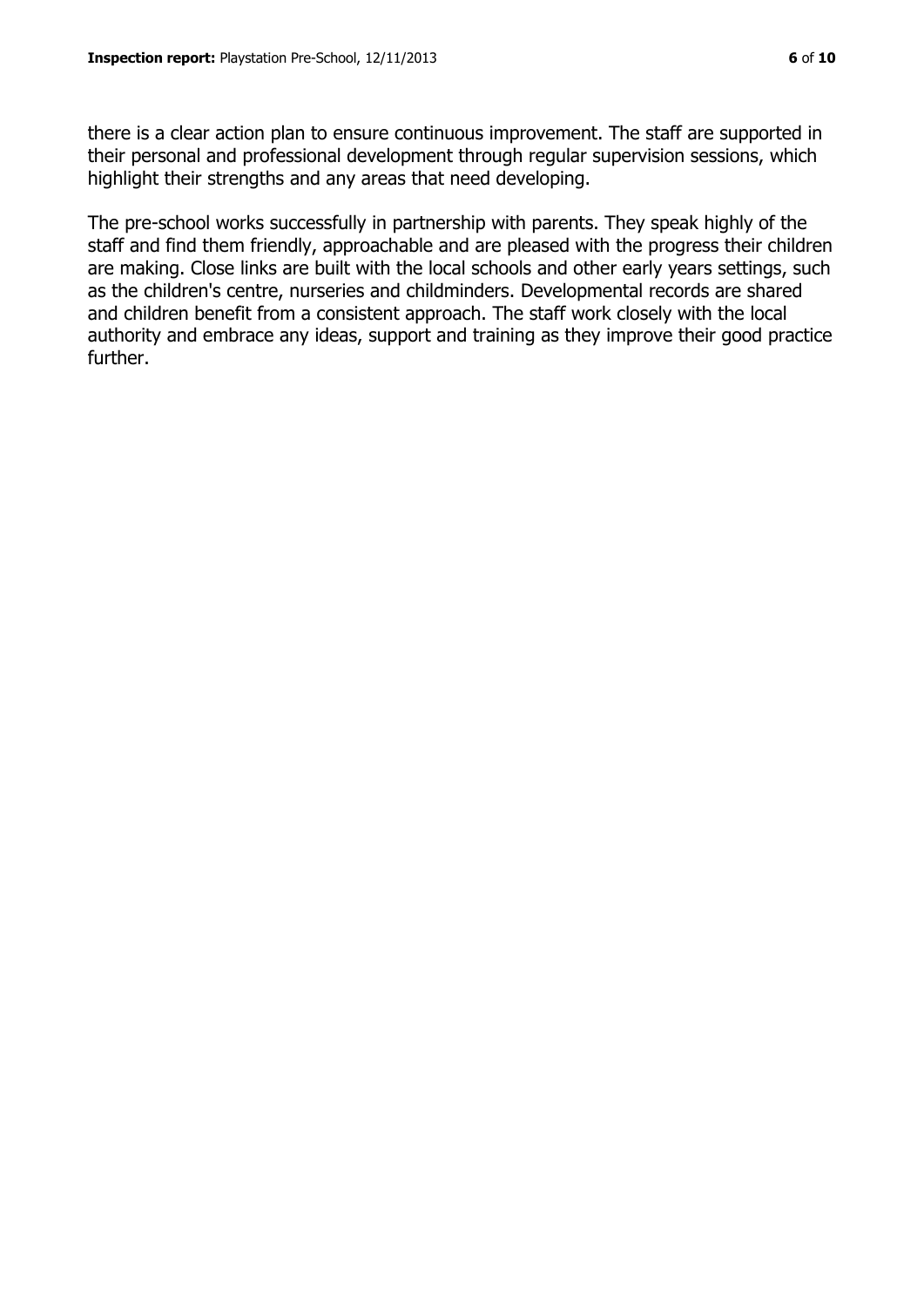# **What inspection judgements mean**

# **Registered early years provision**

| <b>Grade</b> | <b>Judgement</b>        | <b>Description</b>                                                                                                                                                                                                                                                                                                                                                                                |
|--------------|-------------------------|---------------------------------------------------------------------------------------------------------------------------------------------------------------------------------------------------------------------------------------------------------------------------------------------------------------------------------------------------------------------------------------------------|
| Grade 1      | Outstanding             | Outstanding provision is highly effective in meeting the needs<br>of all children exceptionally well. This ensures that children are<br>very well prepared for the next stage of their learning.                                                                                                                                                                                                  |
| Grade 2      | Good                    | Good provision is effective in delivering provision that meets<br>the needs of all children well. This ensures children are ready<br>for the next stage of their learning.                                                                                                                                                                                                                        |
| Grade 3      | Requires<br>improvement | The provision is not giving children a good standard of early<br>years education and/or there are minor breaches of the<br>safeguarding and welfare requirements of the Early Years<br>Foundation Stage. It will be monitored and inspected within<br>twelve months of the date of this inspection.                                                                                               |
| Grade 4      | Inadequate              | Provision that is inadequate requires significant improvement<br>and/or enforcement action. The provision is failing to give<br>children an acceptable standard of early years education and/or<br>is not meeting the safeguarding and welfare requirements of<br>the Early Years Foundation Stage. It will be monitored and<br>inspected again within six months of the date of this inspection. |
| Met          |                         | The provision has no children on roll. The inspection judgement<br>is that the provider continues to meet the requirements for<br>registration.                                                                                                                                                                                                                                                   |
| Not met      |                         | The provision has no children on roll. The inspection judgement<br>is that the provider does not meet the requirements for<br>registration.                                                                                                                                                                                                                                                       |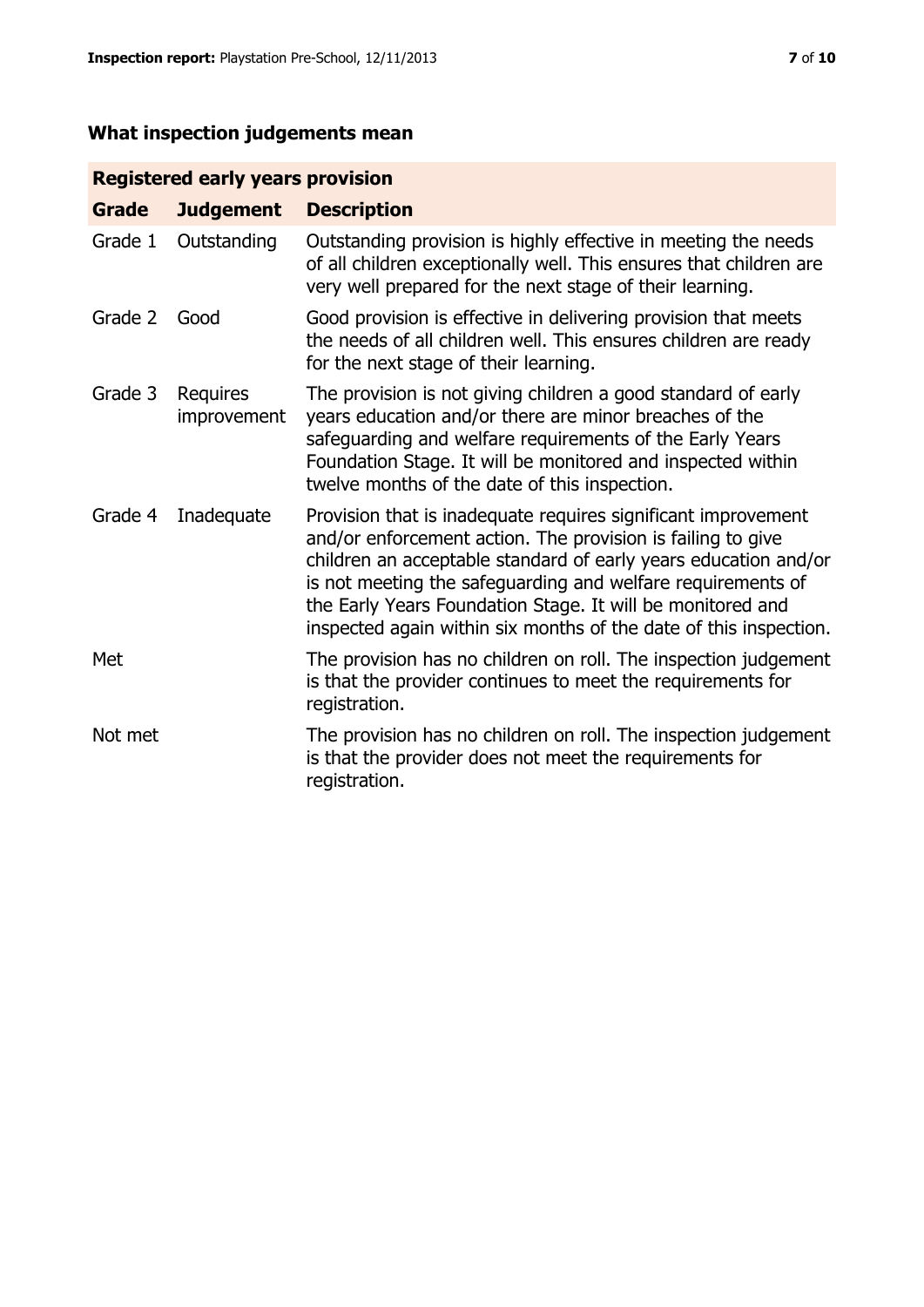#### **Inspection**

This inspection was carried out by Ofsted under sections 49 and 50 of the Childcare Act 2006 on the quality and standards of provision that is registered on the Early Years Register. The registered person must ensure that this provision complies with the statutory framework for children's learning, development and care, known as the Early Years Foundation Stage.

# **Setting details**

| Unique reference number       | EY292798                                   |
|-------------------------------|--------------------------------------------|
| <b>Local authority</b>        | <b>Suffolk</b>                             |
| <b>Inspection number</b>      | 939942                                     |
| <b>Type of provision</b>      |                                            |
| <b>Registration category</b>  | Childcare - Non-Domestic                   |
| Age range of children         | $0 - 5$                                    |
| <b>Total number of places</b> | 26                                         |
| Number of children on roll    | 55                                         |
| <b>Name of provider</b>       | The Playstation Pre-School Group Committee |
| Date of previous inspection   | 14/03/2013                                 |
| <b>Telephone number</b>       | 01473 824271                               |

Any complaints about the inspection or the report should be made following the procedures set out in the guidance *'Complaints procedure: raising concerns and making complaints* about Ofsted', which is available from Ofsted's website: www.ofsted.gov.uk. If you would like Ofsted to send you a copy of the guidance, please telephone 0300 123 4234, or email enquiries@ofsted.gov.uk.

# **Type of provision**

For the purposes of this inspection the following definitions apply:

Full-time provision is that which operates for more than three hours. These are usually known as nurseries, nursery schools and pre-schools and must deliver the Early Years Foundation Stage. They are registered on the Early Years Register and pay the higher fee for registration.

Sessional provision operates for more than two hours but does not exceed three hours in any one day. These are usually known as pre-schools, kindergartens or nursery schools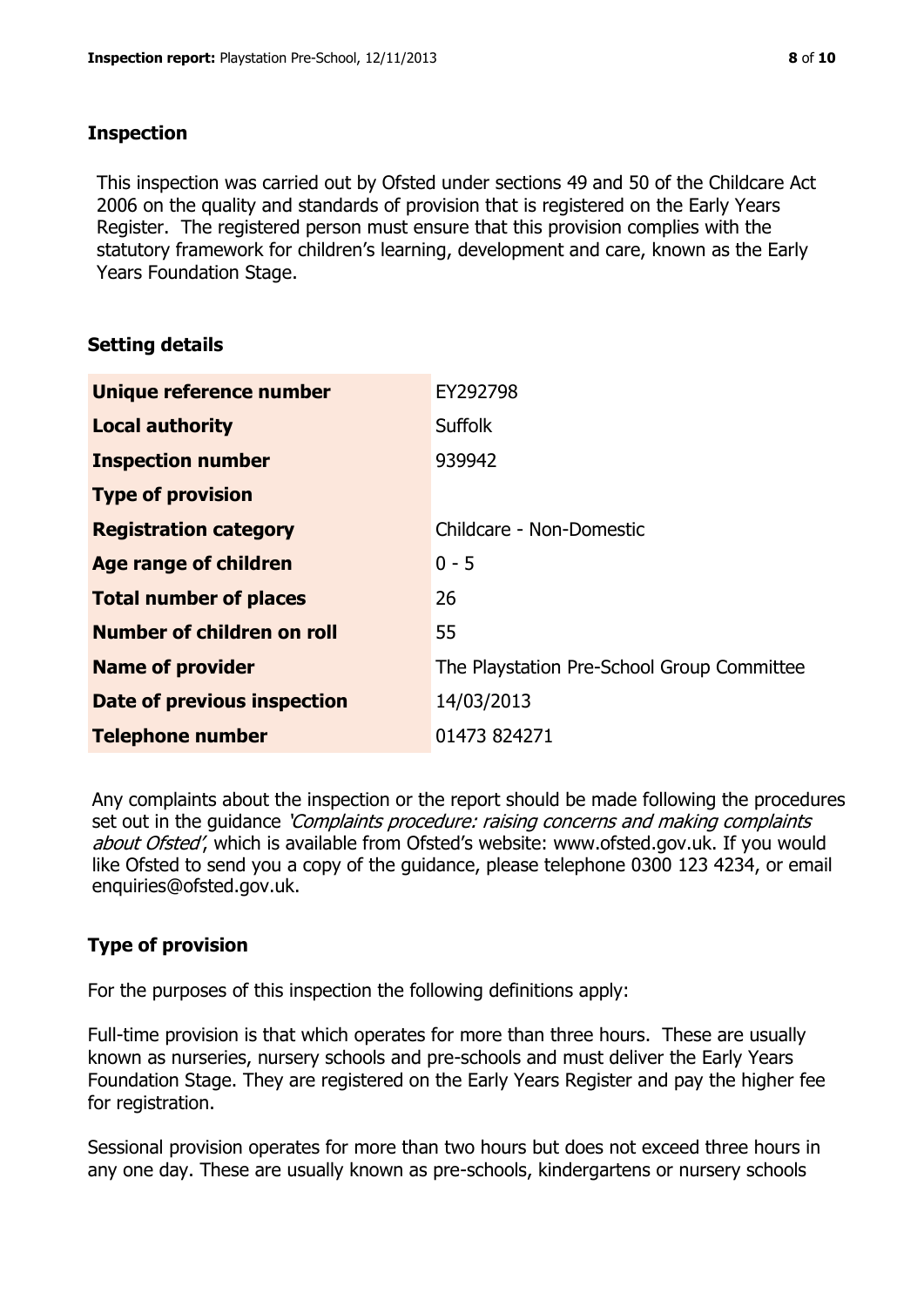and must deliver the Early Years Foundation Stage. They are registered on the Early Years Register and pay the lower fee for registration.

Childminders care for one or more children where individual children attend for a period of more than two hours in any one day. They operate from domestic premises, which are usually the childminder's own home. They are registered on the Early Years Register and must deliver the Early Years Foundation Stage.

Out of school provision may be sessional or full-time provision and is delivered before or after school and/or in the summer holidays. They are registered on the Early Years Register and must deliver the Early Years Foundation Stage. Where children receive their Early Years Foundation Stage in school these providers do not have to deliver the learning and development requirements in full but should complement the experiences children receive in school.